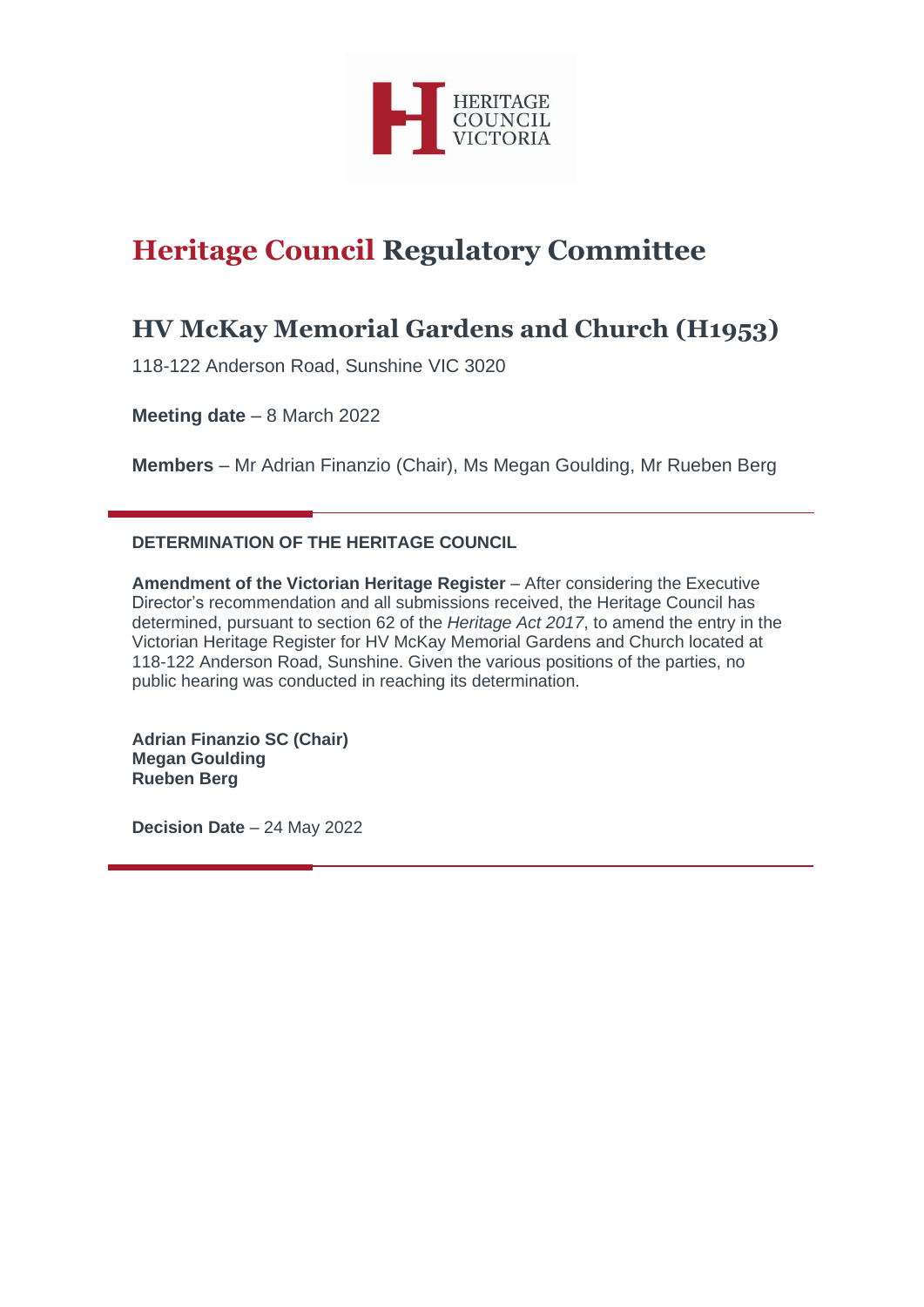

# **ACKNOWLEDGEMENT**

As a peak heritage body, we acknowledge the Traditional Owners of the Country that we call Victoria, as the original custodians of Victoria's land and waters, and acknowledge the importance and significance of Aboriginal cultural heritage in Victoria. We honour Elders past and present whose knowledge and wisdom has ensured the continuation of culture and traditional practices.

## **HEARING SUBMISSIONS RECEIVED**

## **EXECUTIVE DIRECTOR, HERITAGE VICTORIA**

Submissions were received from the Executive Director, Heritage Victoria ('the Executive Director').

## **SUNSHINE PRESBYTERIAN CHURCH**

Submissions were received from Dr Adrian Russell on behalf of Sunshine Presbyterian Church ('the Church').

## **BRIMBANK CITY COUNCIL**

Submissions were received from Ms Sophie Thompson, Coordinator Strategic Planning at Brimbank City Council ('Brimbank').

## **ALBION AND ARDEER COMMUNITY CLUB INC**

Submissions were received from Mr Neil Head, President of the Albion and Ardeer Community Club ('AACC').

## **OTHER SUBMISSIONS RECEIVED PURSUANT TO SECTION 44 OF THE**  *HERITAGE ACT 2017*

Submissions pursuant to section 44 of the Heritage Act 2017 were received from Melinda Mockridge on behalf of Friends of HV McKay Memorial Gardens Inc. and Ms Kellie Banko on behalf of Greater Sunshine Community Alliance.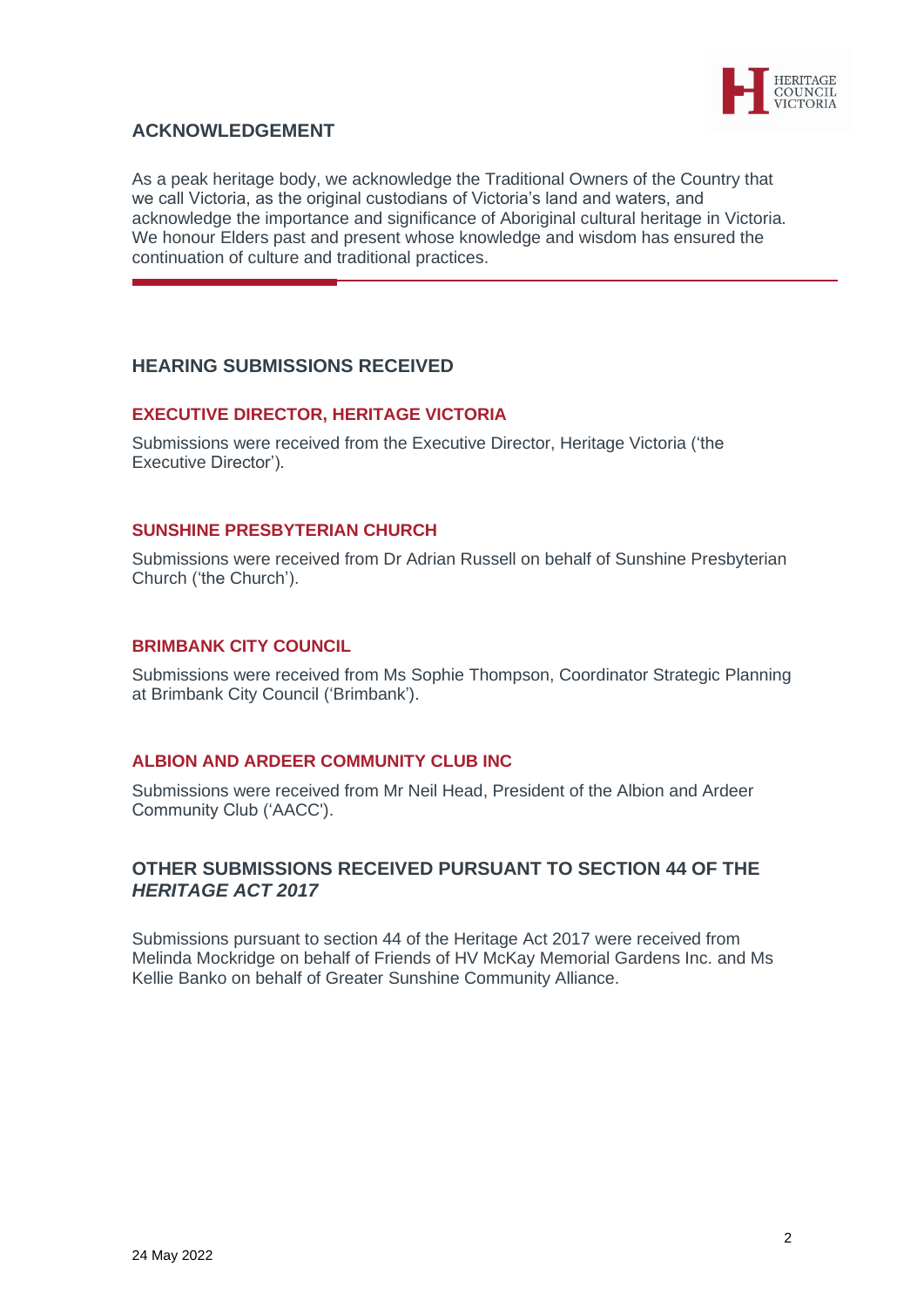

# **INTRODUCTION/BACKGROUND**

## **THE PLACE**

- **01.** On 13 September 2021, the Executive Director made a recommendation ('the Recommendation') to the Heritage Council that, pursuant to section 62 of the *Heritage Act 2017* ('the Act'), the HV McKay Memorial Gardens and Church, located at 118-122 Anderson Road, Sunshine ('the 'Place') should be amended in the Victorian Heritage Register ('the Register').
- **02.** The Registered Aboriginal Party in this area, pursuant to the *Aboriginal Heritage Act 2006*, is the Wurundjeri Woi Wurrung Cultural Heritage Aboriginal Corporation.
- **03.** The revised Statement of Significance for the Place, prepared by the Executive Director and provided on page 13 of the Recommendation, states:

#### *What is significant?*

*The HV McKay Memorial Gardens and Church, laid out in 1909 to designs by FA Horsfall, a triangular site of approximately three hectares bounded by Anderson Road to the west, Chaplin Reserve to the south and a railway line to the east with sweeping lawns, pathways, specimen trees and a northern entrance featuring iron gates and a bluestone gatepost. It includes the HV McKay Memorial Church, designed by architect Raymond Robinson and completed by 1928; the associated brick pier and pipe fence along the Anderson Street boundary; two Canary date island palms and objects integral to the church, being the pulpit and the ministers chair with memorial plaques to George McKay affixed to both. It also includes a modern railway footbridge, built 2013, which provides direct access between the Gardens and the former Massey Fergusson Complex (also known as 'Sunshine Harvester Works'), located on the eastern side of the railway line.* 

## *How is it significant?*

*The HV McKay Memorial Gardens and Church is of historical significance to the State of Victoria. It satisfies the following criterion for inclusion in the Victorian Heritage Register:*

*Criterion A*

*Importance to the course, or pattern, of Victoria's cultural history.*

*Criterion B*

*Possession of uncommon, rare or endangered aspects of Victoria's cultural history.*

*Criterion H*

*Special association with the life or works of a person, or group of persons, of importance in Victoria's history.*

#### *Why is it significant?*

*The HV McKay Memorial Gardens and Church are of historical significance as an integral part of an industrial complex of national importance in the history of Australian manufacturing. The HV McKay Memorial Gardens are a key component of the wider industrial complex envisaged by Hugh Victor McKay, which also included the*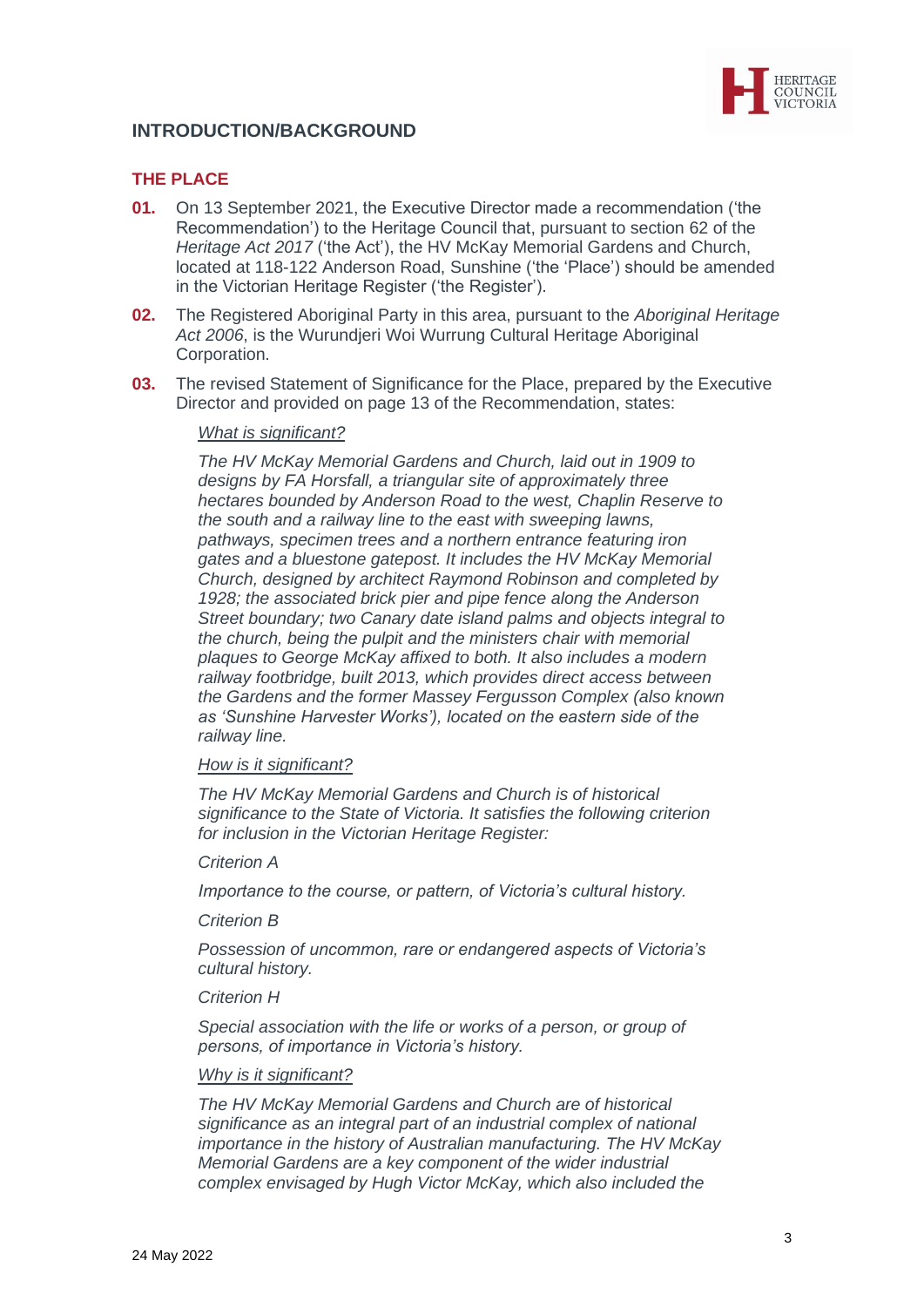

*Massey Fergusson Complex factory and offices (also known as 'Sunshine Harvester Works'), a housing estate and a place of worship. [Criterion A]*

*The HV McKay Memorial Gardens and Church are also of historical significance as the location of an early and intact privately funded garden attached to an industrial site, catering primarily for the recreation needs of workers, their families and local residents. As one of only a few public gardens in the western suburbs in the early 1900s, these attractive Gardens achieved a high profile and provided a pleasant environment for community use. The Gardens achieved a reputation for horticultural excellence formerly exemplified by annual floral displays. [Criterion A]*

*The HV McKay Memorial Gardens and Church are significant as a rare and early example of a public garden established and maintained by an industrial firm. The role of the Gardens within the Massey Ferguson Complex can still be appreciated as the fabric of the Gardens is relatively intact and the spatial and visual relationship of the gardens to the factory site, church and housing estate is still readily understood. [Criterion B]*

**04.** A Statement of Significance does not form part of the Register. That said, the articulation of the significance of places or objects in a Statement of Significance usefully sets out the basis of claimed significance for those administering the Act and participating in its process. The Committee understands that there is no debate between the parties as to the significance of the Place or objects that are the subject of this proposed amendment, or the bases upon which significance is asserted by the Executive Director.

#### **APPLICATION TO AMEND REGISTRATION**

**05.** On 19 August 2021, the Executive Director made and accepted an application to amend the Place in the Register.

#### **RECOMMENDATION OF THE EXECUTIVE DIRECTOR**

- **06.** On 13 September 2021, the Executive Director recommended to the Heritage Council that the Place be amended in the Register pursuant to section 62 of the Act by:
	- including additional land
	- correcting a mapping error
	- adding objects integral
	- amending the category of registration
	- amending the name of the Place
	- amending the Statement of Significance
	- amending the existing permit exemptions ('permit exemptions').
- **07.** Reasons given in the Recommendation for the amendment included:
	- The land comprising the footprint of the current footbridge maintains a tangible link between the gardens and the Massey Ferguson Complex.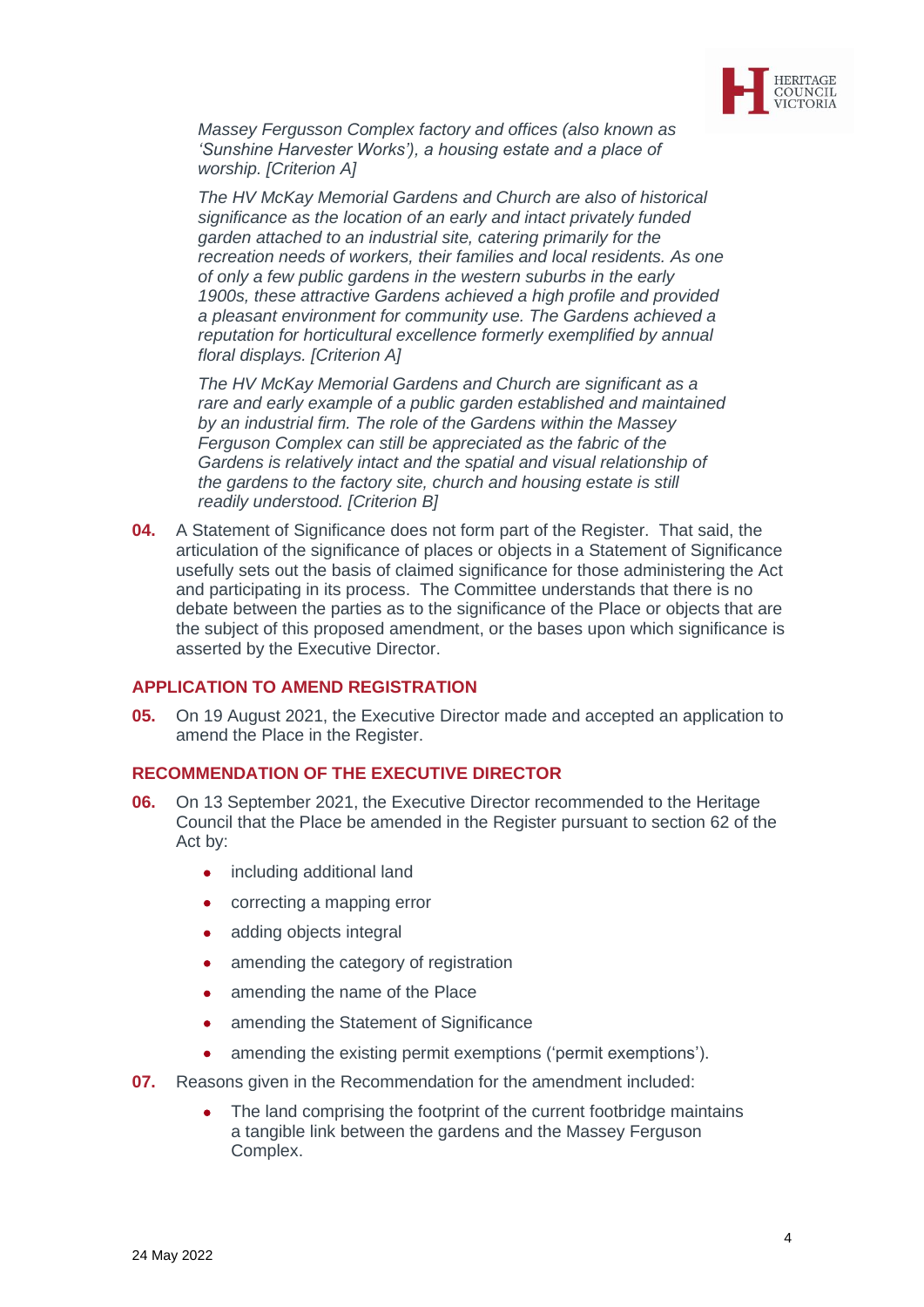

- The Church land was donated by HV McKay in 1909 and it '*demonstrates his vision and commitment to providing services and amenities for his employees, their families and the local community'*.
- The rail corridor strip along the eastern boundary of the current extent was part of the garden's original 1909 design but an administrative error excluded the parcel at the time of registration.
- Two (2) objects, being the pulpit with memorial plaque and minister's chair with memorial plaque, are associated with and located at the Church and are integral to understanding the cultural heritage significance of the Place.
- The addition of the Registered Objects necessitates the heritage category be changed to Registered Place and Registered Object(s) Integral to a Registered Place.
- The inclusion of the Church and its land compels the name of the Place to be changed to reflect the historical association between the Gardens and the HV McKay Memorial Church.
- The proposed categories of works or activities which may be carried out in relation to the Place for which a permit under the Act is not required ('permit exemptions') will not harm the cultural heritage significance of the Place.

## **PROCESS FOLLOWING THE RECOMMENDATION OF THE EXECUTIVE DIRECTOR**

- **08.** After the Recommendation, notice was published by the Heritage Council on 17 September 2021 for a period of 60 days in accordance with section 41 of the Act.
- **09.** Five (5) submissions were received by the Heritage Council, pursuant to section 44 of the Act. Four (4) submissions supported the Recommendation and did not request a hearing, one (1) objected to the Recommendation and requested that a hearing be conducted.
- **010.** In accordance with section 46(2)(a) of the Act, a hearing was required to be held.
- **011.** A Heritage Council Regulatory Committee ('the Committee') was duly constituted to consider the Recommendation and written submissions received pursuant to section 44, to conduct a hearing and to make a determination. The Committee invited further written submissions and a hearing was scheduled for 8 March 2022 ('the Hearing').

# **PRELIMINARY, PROCEDURAL AND OTHER MATTERS**

#### **HEARING 'ON THE PAPERS'**

- **012.** On 15 December 2021, advice received from the Executive Director indicated that through discussion with the Church and the subsequent exchange of submissions, the matter may be able to be determined 'on the papers', i.e., by reference to written material only.
- **013.** On 7 February 2022, the Church advised that subject to confirmation of amended permit exemptions proposed by the Executive Director, the Hearing may no longer be required.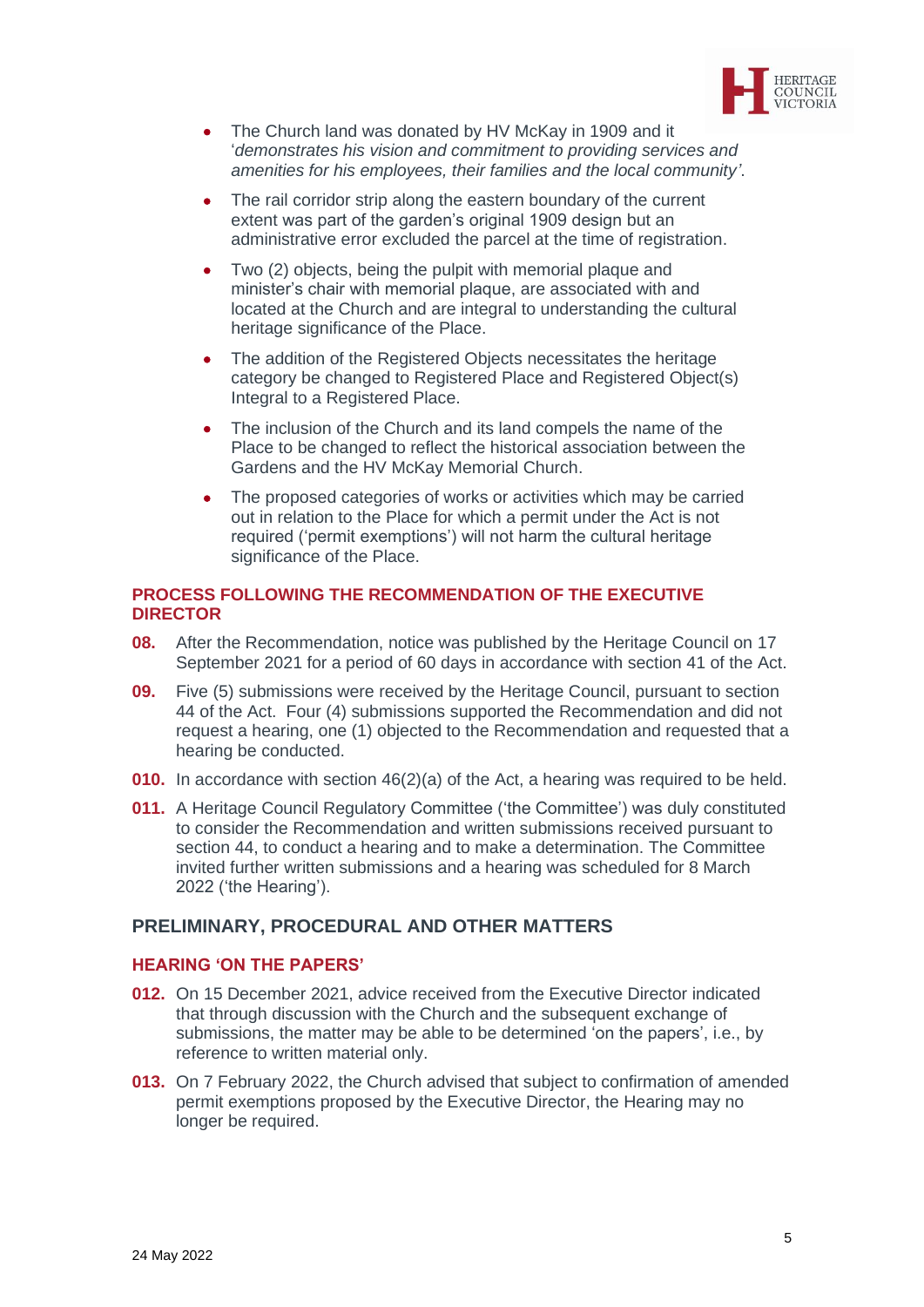

- **014.** The Committee notified interested parties on 8 February 2022 that Hearing Participants had indicated that they no longer sought to make oral submissions at the Hearing.
- **015.** On 21 February 2022, the Church advised that it was satisfied with the amended permit exemptions recommended by the Executive Director and that the Hearing was no longer required.
- **016.** The Committee therefore determined that it did not consider it necessary to conduct a public hearing in this instance and the Committee met on 8 March 2022 to determine the matter by reference to written material only.

## **DECLARATIONS OF INTEREST**

**017.** The Chair invited Committee members to make declarations, written or otherwise, in relation to any matters that may potentially give rise to an actual, potential or perceived conflict of interest. The Committee members were satisfied that there were no relevant conflicts of interests and made no such declarations.

#### **FUTURE USE, MAINTENANCE AND DEVELOPMENT OF THE PLACE**

**018.** It is not the role of the Committee to consider future proposals or to pre-empt any consideration of any potential future permit applications under the Act. Pursuant to sections 49(1) and 62 of the Act, the role of the Committee is to determine whether the Place is to be amended in the Register.

## **ISSUES**

**019.** The following section is not intended to be a complete record of submissions that were made to the Committee. It is a summary of what the Committee considers to be the key issues, followed by an explanation of the position that the Committee takes on each key issue.

## **SUMMARY OF ISSUES**

- **020.** The Executive Director made a number of recommendations for amendments to the entry for the Place in the Register, including additional permit exemptions, Due to state government restrictions in relation to coronavirus, an exterior/outdoor site visit was undertaken by the Executive Director on 5 July 2021. However, the Recommendation noted that an inspection of the interior of the Church was unable to be conducted by the Executive Director. The Executive Director noted this limited the ability to nominate categories of works or activities that may be carried out to the interior of the Church.
- **021.** The Church objected to the limited range of permit exemptions recommended, on the basis that the requirement to re-apply for additional permit exemptions would cause an unnecessary administrative burden.
- **022.** Brimbank City Council supported the broad Recommendations, including those of the Church, however objected to the Church's request to introduce permit exemptions for the exterior of the Presbyterian Church Hall and requested an additional exemption for CCTV works.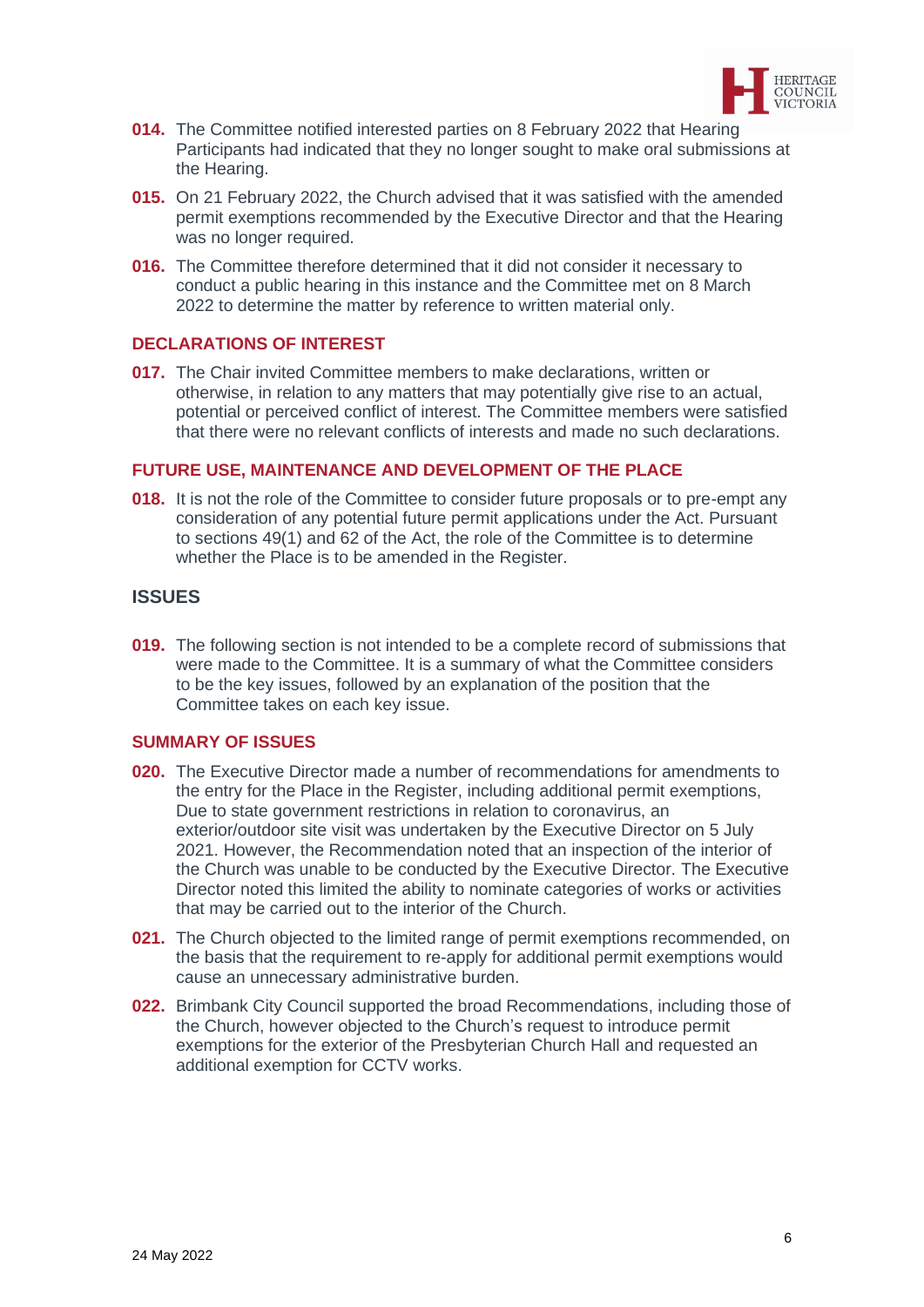

## **CATEGORIES OF WORKS EXEMPT FROM THE NEED FOR A PERMIT UNDER THE ACT**

#### *Summary of submissions*

- **023.** The section 44 submission received from the Church offered no objection to the recommended extent of registration, nor the recommended permit exemptions but did object to the "conservative range" of the permit exemptions recommended and requested that an inspection be undertaken by the Executive Director with a view to further exemptions being recommended. It was the position of the Church that:
	- *'…a fair and just process would be to undertake an inspection and have further exemptions recommended by the Executive Director. Requiring the church to re-apply for additional permit exemptions would place an unnecessary administrative burden. In the interim it also places restrictions on potential necessary works on electrical wiring, lighting, heating, and plumbing.'*
	- A separate set of exemptions for the outdoor areas within the church boundaries (rear and north side of the church) is desirable.
	- The Presbyterian Church Manse is appropriately included in the proposed Registration and the proposed permit exemptions are supported. However additional exemptions specifically for the outdoor areas of the Manse are sought.
	- The Presbyterian Church Hall*,* having *'no architectural significance'* should not have permit restrictions imposed or have at least additional permit exemptions.
- **024.** The Brimbank City Council section 44 submission outlined the council's support for the Recommendation and requested an additional permit exemption to allow CCTV/Litter Enforcement Cameras to be installed, maintained, or removed.
- **025.** Brimbank's Hearing Submission objected to the Church's section 44 submission which requested further permit exemptions for the Presbyterian Church Hall, on the basis that changes could have a negative visual impact on the place.
- **026.** The Executive Director, in his Hearing submission, noted that:
	- *'On 14 December 2021, Heritage Victoria officers conducted a site visit of the Church, the Church Hall and the Manse to discuss permit exemptions with representatives of the Church.'*
	- *'During the site visit, Heritage Victoria officers were shown the western elevation of the Church Hall (below). Constructed in the 1970s to replace an earlier church hall destroyed by arson, the present Church Hall was built with limited funds. As a result, the western elevation of the building (facing Anderson Road) was completed with imitation brick cladding.'*
	- *'On 24 January 2022, Heritage Victoria provided the Church with a copy of updated without prejudice permit exemptions…'*
	- *'In summary, the ED supports the balance of the Church's proposed permit exemptions. Further standing permit exemptions have also been recommended for general and interior works to the Church building, hall and manse as well as outdoor areas and temporary structures associated with these buildings. Although the ED is in*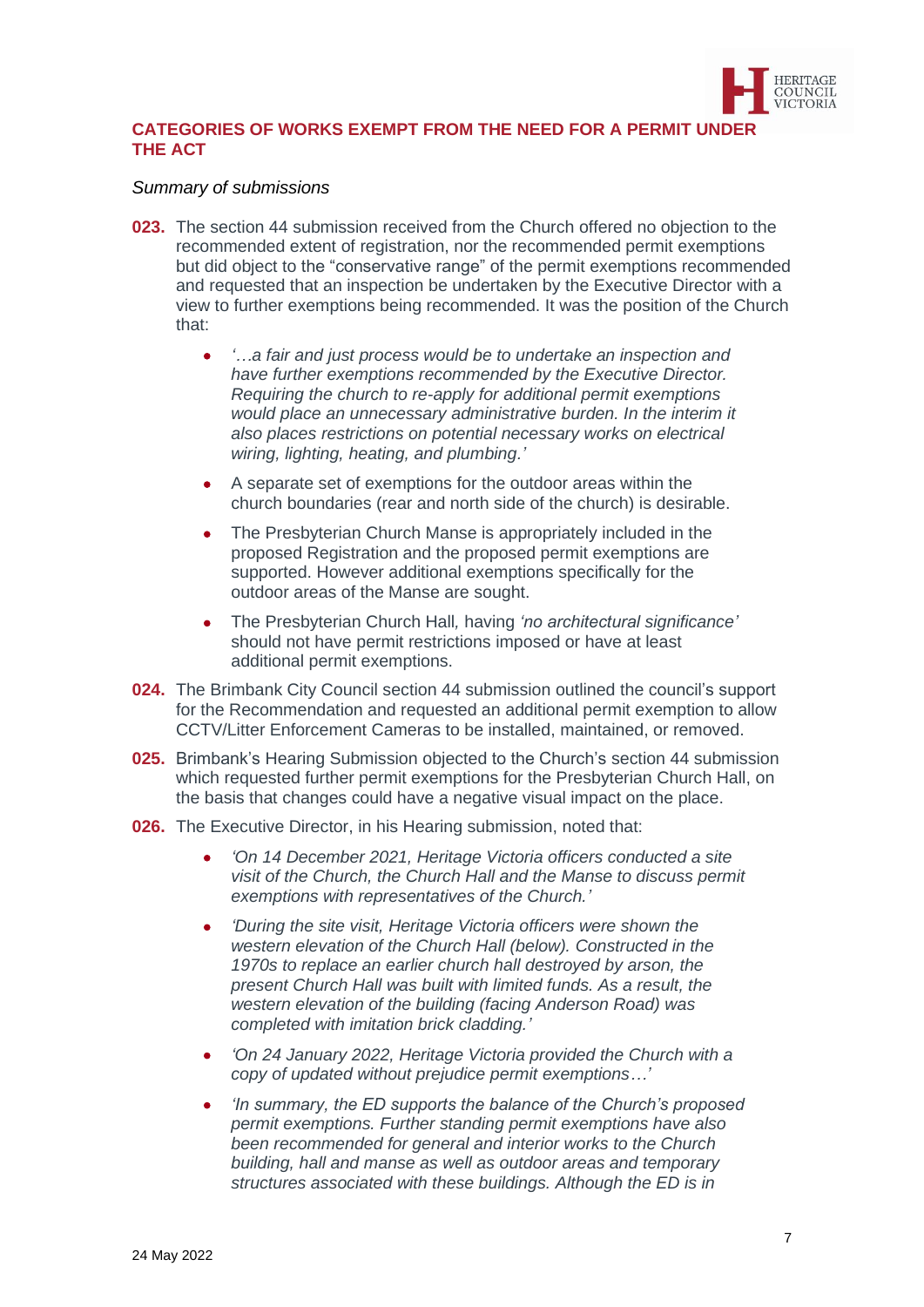

*principle support of external works to render the appearance of the Church Hall more cohesive, he is of the view that major external alterations, particularly to the exposed western elevation, should be managed through the approvals process under the* Heritage Act 2017 *in which the final treatment can be considered and resolved.'*

- **027.** In reply, the Church confirmed the recommended and additional permit exemptions proposed by the Executive Director were satisfactory, that they responded to the requests of the Church and that the Recommendation was fully supported.
- **028.** Brimbank, in reply, also confirmed support of all the proposed permit exemptions, which included the requested exemption for CCTV cameras.

#### *Discussion and conclusion*

**029.** The Committee agrees with the recommended and additional permit exemptions submitted by the Executive Director. The Committee determines, pursuant to section 49(3) of the Act, to include categories of works or activities which may be carried out in relation to the Place for which a Permit under the Act is not required, as detailed in **Attachment 1**.

## **EXTENT OF REGISTRATION**

#### *Summary of submissions*

- **030.** The Executive Director recommended to the Heritage Council that the entry in the Register for the Place be amended by including additional land at the Place, in accordance with sections 62 and 63(1)(a). Specifically, the Executive Director recommended that additional land should comprise the Sunshine Presbyterian Church, Manse and Hall and all of the land upon which it is located, the land on which the modern pedestrian footbridge is built and the rail corridor strip.
- **031.** No section 44 submission objected to the extent of registration as proposed.

#### *Discussion and conclusion*

**032.** The Committee agrees with the extent of registration as recommended by the Executive Director, being of the view that the additional land should be included in the Register and that the entry for the Place should be amended accordingly. The Committee appends the registered extent of registration for the Place to this document as **Attachment 2**.

#### **OBJECTS INTEGRALTO THE PLACE**

#### *Summary of submissions*

- **033.** Section 49(1)(e) of the Act sets out that the Heritage Council may determine that an object is '*integral to understanding the cultural heritage significance of a…place the Heritage Council has determined to be included in the [Register]*'.
- **034.** The Heritage Council's *Policy: Objects Integral to a Registered Place* (adopted 1 October 2020) ['Policy] states:

*'For the purposes of the Heritage Act, an object will be considered integral to a place if:*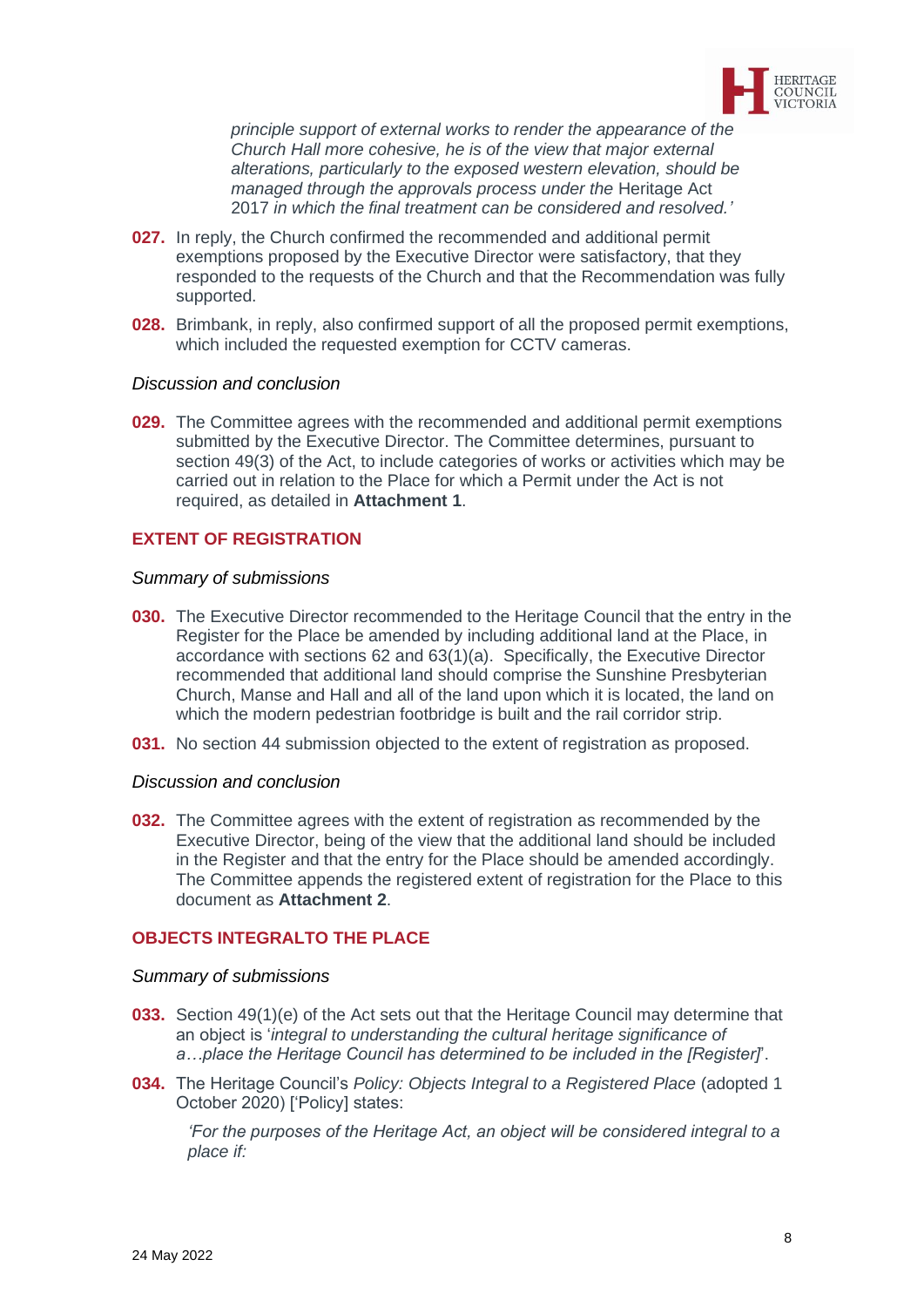

- *it forms a key part of that place, being a component in its design, operation or use that contributes importantly to a richer and more complete understanding of its historical, cultural, technical, aesthetic and/or social meaning at a State level AND*
- *that contribution can be substantiated through physical, documentary or oral evidence'*
- **035.** No section 44 submission objected to the inclusion of Objects Integral to the Place as proposed.

#### *Discussion and conclusion*

**036.** The Committee concurs with the Executive Director's assessment of the objects against the Policy and agrees that the pulpit and minister's chair with memorial plaques meet the tests for an object to be considered integral to a place. The objects should be added to the entry for the Place and the heritage category should be changed to a Registered Place and Registered Object(s) Integral to a Registered Place.

#### **CHANGE OF REGISTERED NAME**

#### *Summary of submissions*

- **037.** The Executive Director also recommended to the Heritage Council that it determine to amend the name of the Place in the Register from 'HV McKay Memorial Gardens' to 'HV McKay Memorial Gardens and Church'.
- **038.** No detailed submissions were made in relation to the name of the Place.

#### *Discussion and conclusion*

**039.** The Committee agrees with the recommended change of name for the Place and determines to amend the name of the Place in the Register to HV McKay Memorial Gardens and Church.

## **STATEMENT OF CULTURAL HERITAGE SIGNIFICANCE**

**040.** The Executive Director recommended that an amended Statement of Cultural Heritage Significance for the Place be considered and determined by the Heritage Council. The Committee notes the additional matters referred to in the amended Statement of Significance and accepts, for present purposes the veracity of the statement as one of the factors which it has considered in reaching its conclusion. It is not necessary or desirable for the Council to purport to either approve or amend the Statement of Cultural Heritage Significance.

#### **CONCLUSION**

**041.** After considering the Executive Director's Recommendation and all submissions received, the Heritage Council has determined, pursuant to section 62 of the *Heritage Act 2017,* to amend the entry in the Victorian Heritage Register for HV McKay Memorial Gardens and Church, located at 118-122 Anderson Road, Sunshine.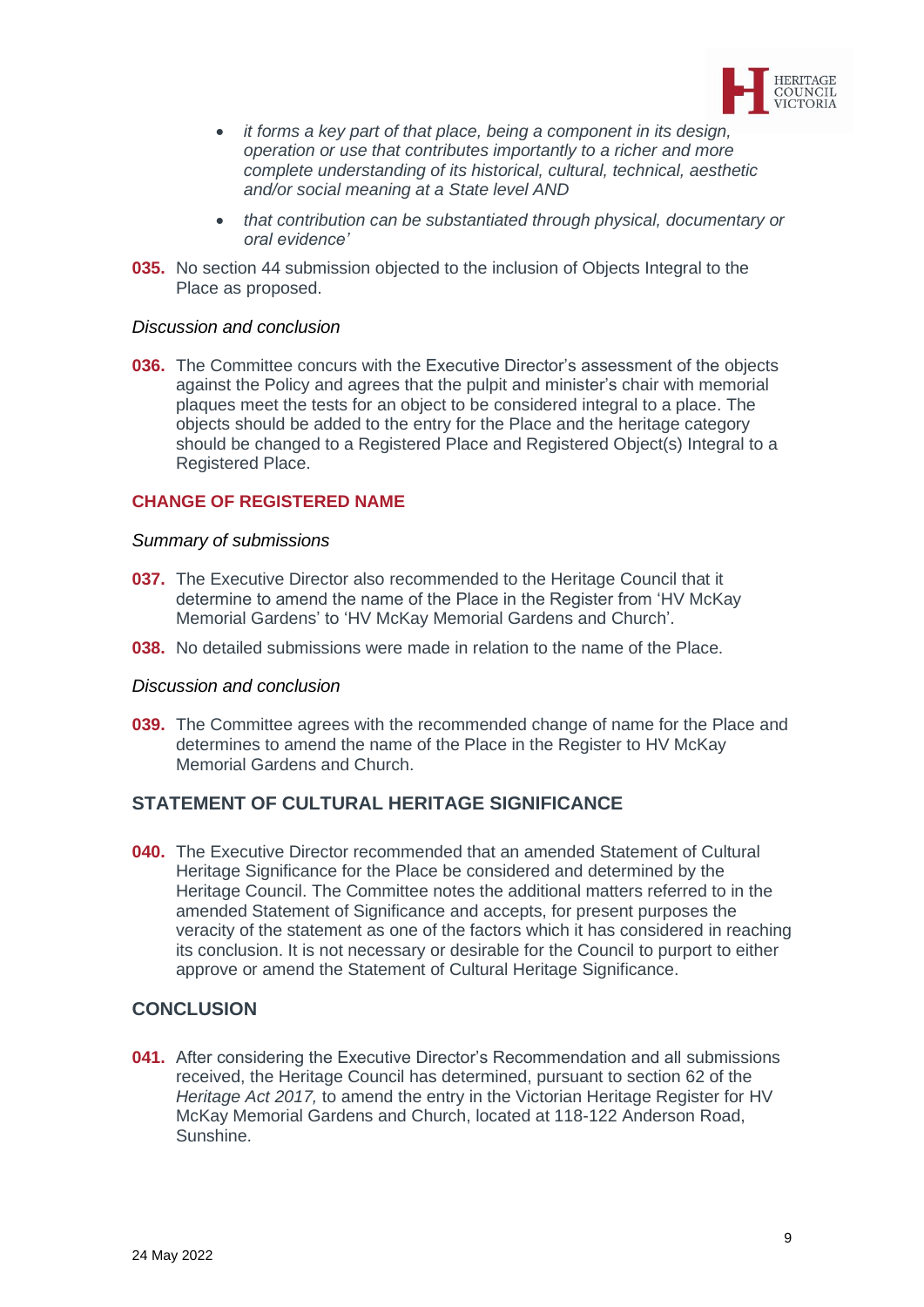

# **ATTACHMENT 1**

# **EXTENT OF REGISTRATION**

1. All of the place shown hatched on Diagram 1953 encompassing all of Lot 1 on Title Plan P332621; Lot 1 on Title Plan 249355; Lot 1 on Title Plan 511687; Lot 1 on Title Plan 648630; Lot 1 on Title Plan 513270; Lot 1 on Title Plan 512983, and Lot 1 on Title Plan 900742, and part of Lot 3 on Plan of Subdivision 402551; Lot 1 on Title Plan 900923; Lot 2 on Title Plan 7390; Lot 1 on Title Plan 7390; Lot 3 of Plan of Subdivision 333054; and Lot 4 of Title Plan 1136, part of the road reserve on Harvester Road and land 10 metres north and 10 metres south of the footbridge.

- 2. Two Registered Objects Integral to the Registered Place being:
- i) The pulpit with memorial plaque to George McKay
- ii) The ministers chair with memorial plaque to George McKay



The extent of registration of the HV McKay Memorial Gardens and Church in the VHR affects the whole place shown on Diagram 1953 including the land, all buildings (including the exteriors and interiors), trees, landscape elements, other features and two objects integral.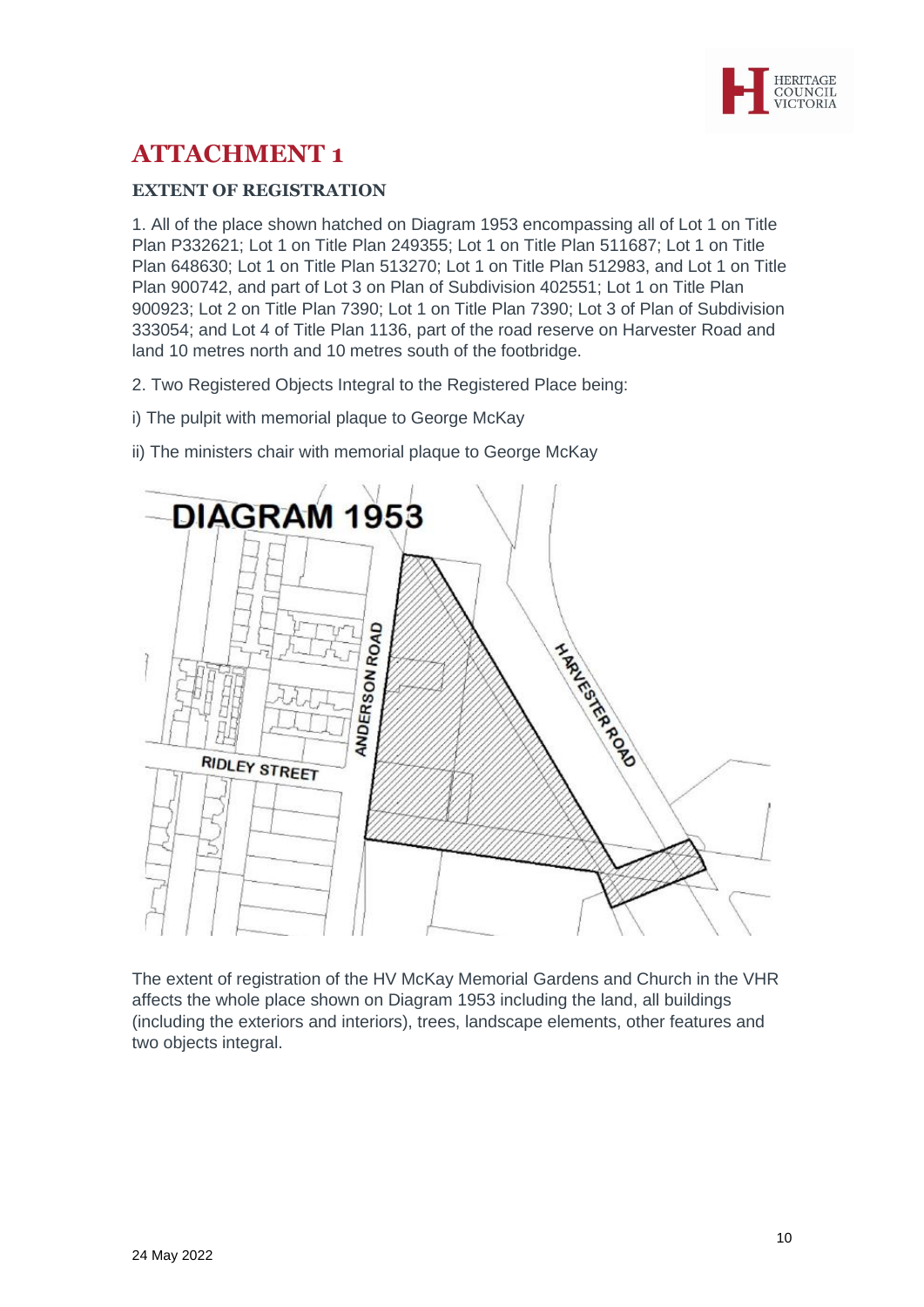

# **ATTACHMENT 2**

## **CATEGORIES OF WORKS OR ACTIVITIES WHICH MAY BE CARRIED OUT IN RELATION TO THE PLACE OR OBJECT FOR WHICH A PERMIT UNDER THIS ACT IS NOT REQUIRED (PERMIT EXEMPTIONS)**

## **GENERAL CONDITIONS**

- All exempted alterations are to be planned and carried out in a manner which prevents damage to the fabric of the registered place.
- Should it become apparent during further inspection or the carrying out of works that original or previously hidden or inaccessible details of the place are revealed which relate to the significance of the place, then the exemption covering such works must cease and Heritage Victoria must be notified as soon as possible.

## **SPECIFIC PERMIT EXEMPTIONS**

**The following categories of works or activities (permit exemptions) do not require a permit from Heritage Victoria. They are considered not to cause harm to the cultural heritage significance of the place.**

## **Presbyterian Church – General**

- Minor repairs and maintenance which replaces like with like. Repairs and maintenance must maximise protection and retention of significant fabric and include the conservation of existing details or elements. Any repairs and maintenance must not exacerbate the decay of fabric due to chemical incompatibility of new materials, obscure fabric or limit access to such fabric for future maintenance.
- Maintenance, repair and replacement of existing external services such as plumbing, electrical cabling, surveillance systems, pipes or fire services which does not involve changes in location or scale.
- Repair to, or removal of items such as antennae; aerials; and air conditioners and associated pipe work, ducting and wiring.
- Painting of previously painted external and internal surfaces in the same colour, finish and product type provided that preparation or painting does not remove all evidence of earlier paint finishes or schemes. This exemption does not apply to areas where there are specialist paint techniques such as graining, marbling, stencilling, hand-painting, murals or signwriting, or to wallpapered surfaces, or to unpainted, oiled or varnished surfaces.
- Cleaning including the removal of surface deposits by the use of low-pressure water (to maximum of 300 psi at the surface being cleaned) and neutral detergents and mild brushing and scrubbing with plastic (not wire) brushes.

## **Presbyterian Church – Interiors**

• Maintenance, repair and replacement of existing internal services such as plumbing, heating, fans, public address systems, projector screens and fire services which does not involve changes in location or scale.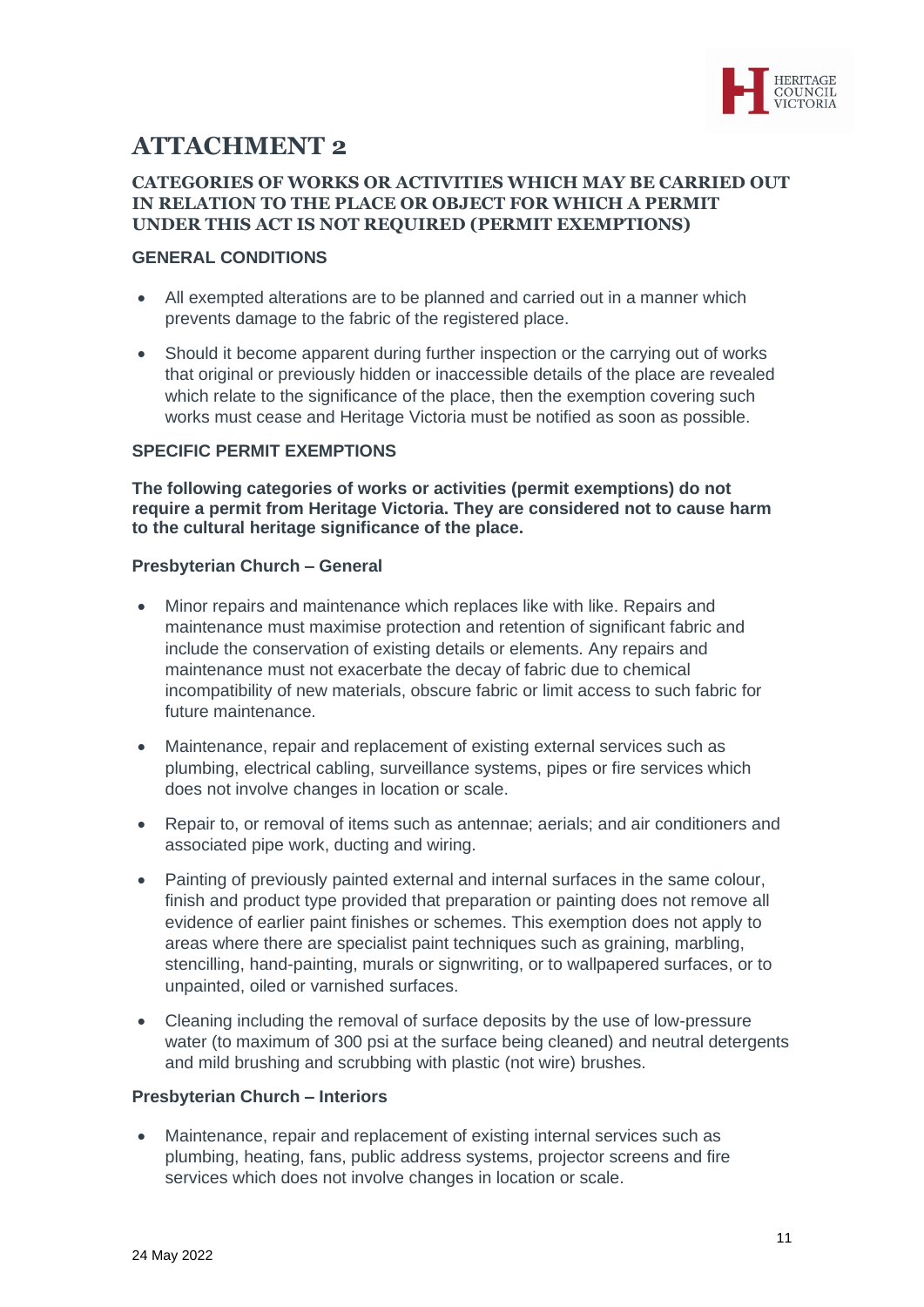

- Removal or replacement of smoke and fire detectors, alarms and the like, of the same size and in existing locations.
- Installation, removal or replacement of carpets and/or flexible floor coverings, window furnishings, internal door hardware and devices for mounting wall hung artworks, plaques and the like.
- Maintenance, repair and replacement of post-1960s light fixtures, tracks, light switches, power outlets and the like in existing locations. This permit exemption does not relate to the original orb lights along the northern and southern walls of the nave of the Church.
- Installation, removal or replacement of existing electrical wiring and cabling. If wiring is currently exposed, it should remain exposed. If it is fully concealed it should remain fully concealed.
- Installation of exit signs, fire services and other equipment necessary to comply with safety regulations.
- Installation of plant within the roof space, providing that it does not impact on the external appearance of the building or involve structural changes.
- Installation, removal or replacement of bulk insulation in the roof space.

## **Registered Objects Integral to the Registered Place (pulpit and ministers chair)**

- The temporary relocation or movement of the above listed moveable Registered Objects Integral to the Registered Place within the buildings where they are currently located.
- Temporary external movement, relocation or loan of the above moveable Registered Objects Integral to the Registered Place to Australian or Victorian government cultural institutions which have materials conservation departments, where the activity is undertaken or supervised by qualified conservators, and performed in accordance with the accepted standards, policies and procedures of the borrowing organisation concerned. The Executive Director must be notified of all such activities and the before and after loan reports prepared by the materials conservation department of the government cultural institution must be forwarded to the Executive Director.

## **Presbyterian Church Hall (1978)**

- Repairs and maintenance which replaces like with like.
- Maintenance, repair and replacement of existing external services such as plumbing, electrical cabling, surveillance systems, pipes or fire services.
- Repair to, or removal of items such as antennae; aerials; and air conditioners and associated pipe work, ducting and wiring.
- Painting of previously painted external surfaces in the same colour.
- All works to the interiors of the Church Hall.

## **Presbyterian Church and Church Hall – Garden areas**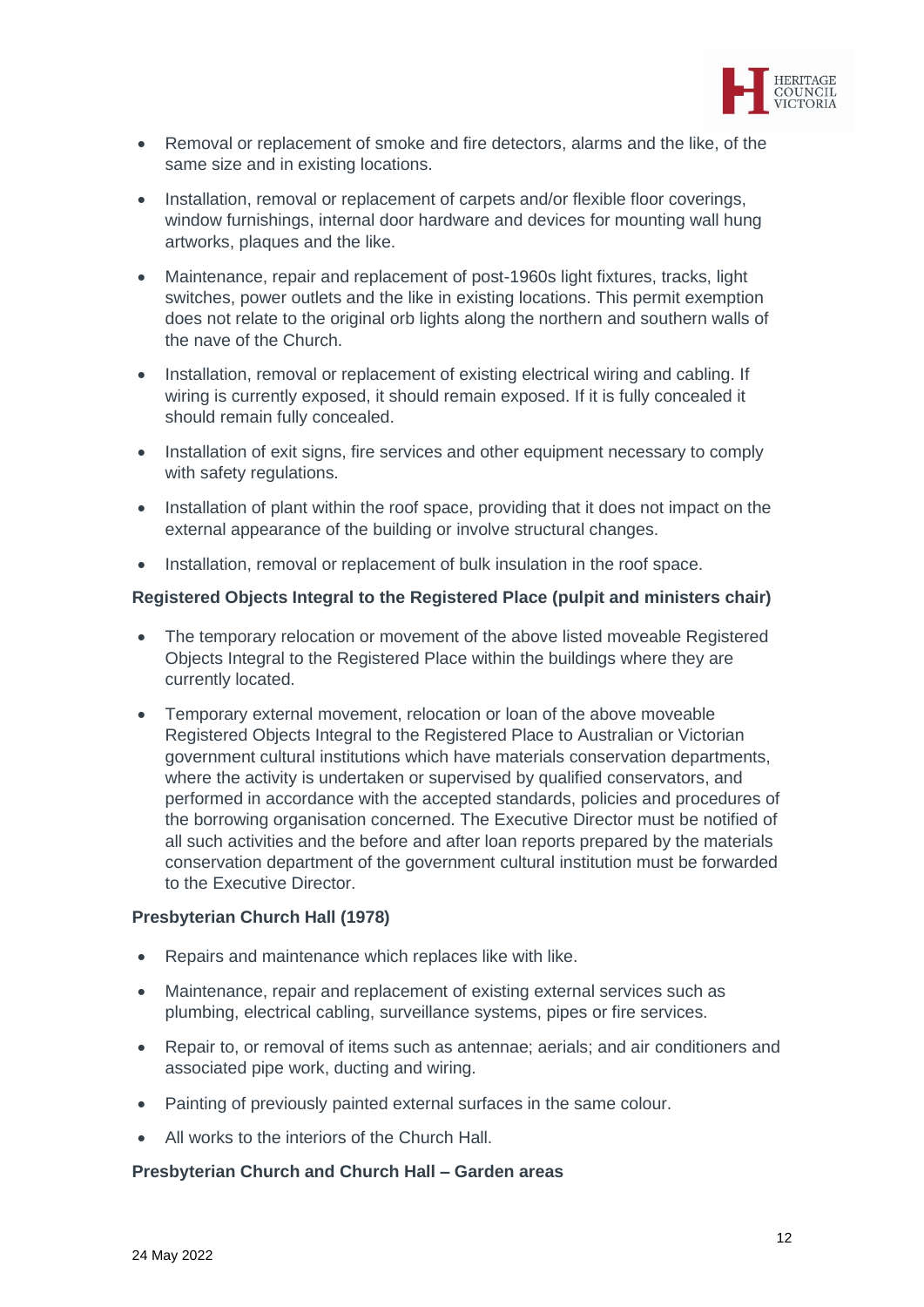

Hard landscaping and services

- Subsurface works to existing watering and drainage systems.
- Maintenance, repair or removal of existing hard landscaping including paving and footpaths.
- Maintenance, repair, replacement and/or removal of the children's sand pit area and associated shelter to the east of the Church Hall.
- Removal or replacement of external signage.
- Installation of physical barriers or traps to enable vegetation protection and management of vermin such as rats, mice and possums.

## Gardening, trees and plants

- The processes of gardening including, but not limited to: mowing, pruning, mulching, fertilising, removal of dead or diseased plants, replanting of existing garden beds, creation of new garden beds, growing and harvesting produce, disease and weed control and maintenance to care for existing plants. Any new garden beds should be placed at a minimum of one metre from the Church building to avoid potential damp and drainage problems to the building.
- Maintenance, removal and/or replacement of existing fruit trees and the harvesting of any fruit that they bear.
- Removal of tree seedlings and suckers.
- Management of trees including formative and remedial pruning, removal of deadwood and pest and disease control.
- Emergency tree works to maintain public safety or prevent damage to buildings.
- Removal of environmental and noxious weeds.

Garden sheds, fencing and other temporary structures

- Maintenance, repair, and/or removal of the garden shed and storage shed to the north and east of the Church building.
- All works within the interiors of the garden and storage sheds.
- Maintenance and repair of the boundary wire fence to the north, east and southeast of the Church building and Church Hall.
- Maintenance, repair, removal and/or replacement of the access gate and its associated fence to the south-east of the community garden.

## **Presbyterian Church Manse (1962)**

- Repairs and maintenance which replaces like with like.
- Maintenance, repair and replacement of existing external services such as plumbing, electrical cabling, surveillance systems, pipes or fire services.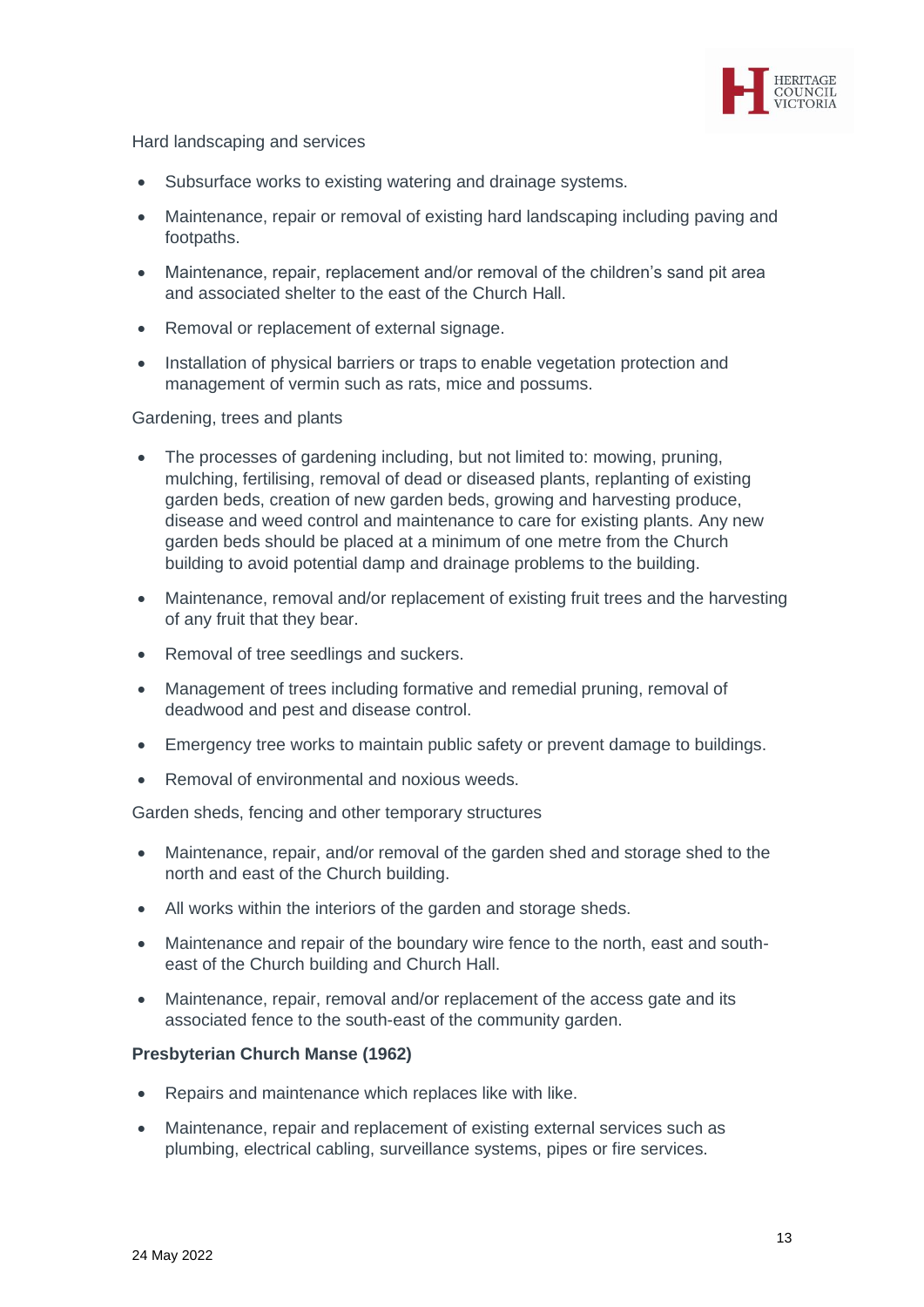

- Repair to, or removal of items such as antennae; aerials; and air conditioners and associated pipe work, ducting and wiring.
- Painting of previously painted external surfaces in the same colour.
- All works within the interiors of the Manse building.
- Replacement of the existing garage door and garage front with a roller door and matching Colourbond sheet in a neutral colour or Zincalume.
- Replacement of the Manse metal roof with a metal roof with the same profile or corrugated profile either in a light colour Colourbond or Zincalume.

#### **Presbyterian Church Manse – Garden areas**

All Hard landscaping and services permit exemptions and all Gardening, trees and plants permit exemptions as listed for the Presbyterian Church and Church Hall, plus:

- Maintenance, repair and/or removal of the existing south, east, north and west boundary fence.
- The erection of a corrugated galvanised steel or corrugated Colourbond fence up to 2 metres in height on the existing south and east boundary to enclose and provide privacy for the outdoor area to the south-east of the Manse. The colour of the fence should closely match the colour of the existing fence on the southern boundary.
- The installation, maintenance, repair, removal and/or replacement of outdoor structures such as clotheslines, barbecues and the like within the areas to the south-east and north of the Manse.

#### **HV McKay Memorial Gardens**

#### *Landscape/ outdoor areas*

Gardening, trees and plants:

- The processes of gardening including mowing, pruning, mulching, fertilising, removal of dead or diseased plants (excluding trees), replanting of existing garden beds, disease and weed control and maintenance to care for existing plants.
- Management and maintenance of trees including formative and remedial pruning, removal of deadwood and emergency tree works to maintain public safety.
- Removal of tree seedlings and suckers without the use of herbicides.
- Removal of plants listed as noxious weeds in the *Catchment and Land Protection Act 1994*.
- Installation of physical barriers or traps to enable vegetation protection and management of vermin such as rats, mice and possums.

Hard landscaping and services: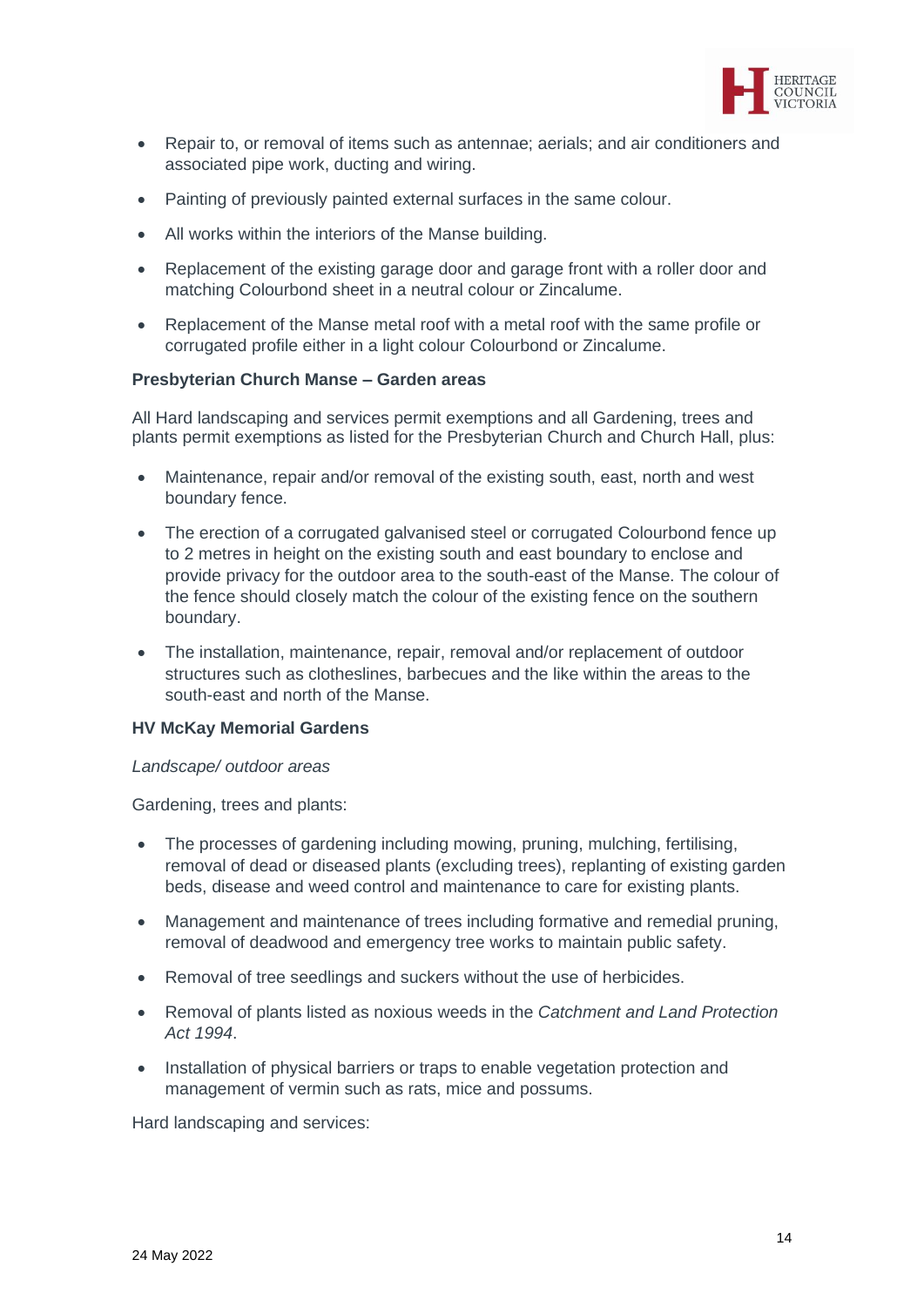

- Like for like repair and maintenance of existing hard landscaping including paving, footpaths and driveways where the materials, scale, form and design is unchanged.
- Installation, removal or replacement of garden watering and drainage systems including subsurface works provided these are outside the canopy edge of trees. Existing lawns, gardens and hard landscaping, including paving, footpaths and driveways are to be returned to the original configuration and appearance on completion of works.
- Regular repair and maintenance of standard park furniture and facilities, including park seating and shelters, lighting and rubbish and recycling bins. This exemption does not include installation of additional infrastructure.
- Installation, maintenance, repair and replacement of existing external services such as plumbing, electrical cabling, surveillance systems, pipes or fire services which does not involve changes in location or scale, additional trenching or construction of built form.
- Removal or replacement of non-commercial or directional signage provided the size, location and material remains the same.
- Attachment, operation, maintenance and removal of wireless CCTV/litter enforcement cameras, where they are affixed to existing lighting poles and do not require the installation of new support structures or infrastructure.

#### *Events*

• The erection of lightweight temporary infrastructure including marquees and tents associated with events of up to seven days in duration provided that these are not located within the canopy edge of trees.

## *2013 footbridge*

- All works associated with the repair, maintenance and safety of the existing modern footbridge (including lift and stair access ways) provided the work does not require permanent removal of interpretation elements.
- Works required to maintain or repair interpretation elements installed on the footbridge including replacing like for like as required.

*Rail infrastructure within the rail corridor (below and surrounding the footbridge)*

- Maintenance and repairs which allow for the safe operation of rail services to occur including:
- Works to the rail tracks, sleepers and ballast.
- Works to electric or electronic signalling equipment.
- Works to stanchions, overhead wiring, power lines and other cables required for operational and safety purposes for daily use of the rail corridor.
- Installation of electrical and fire services and security lighting.